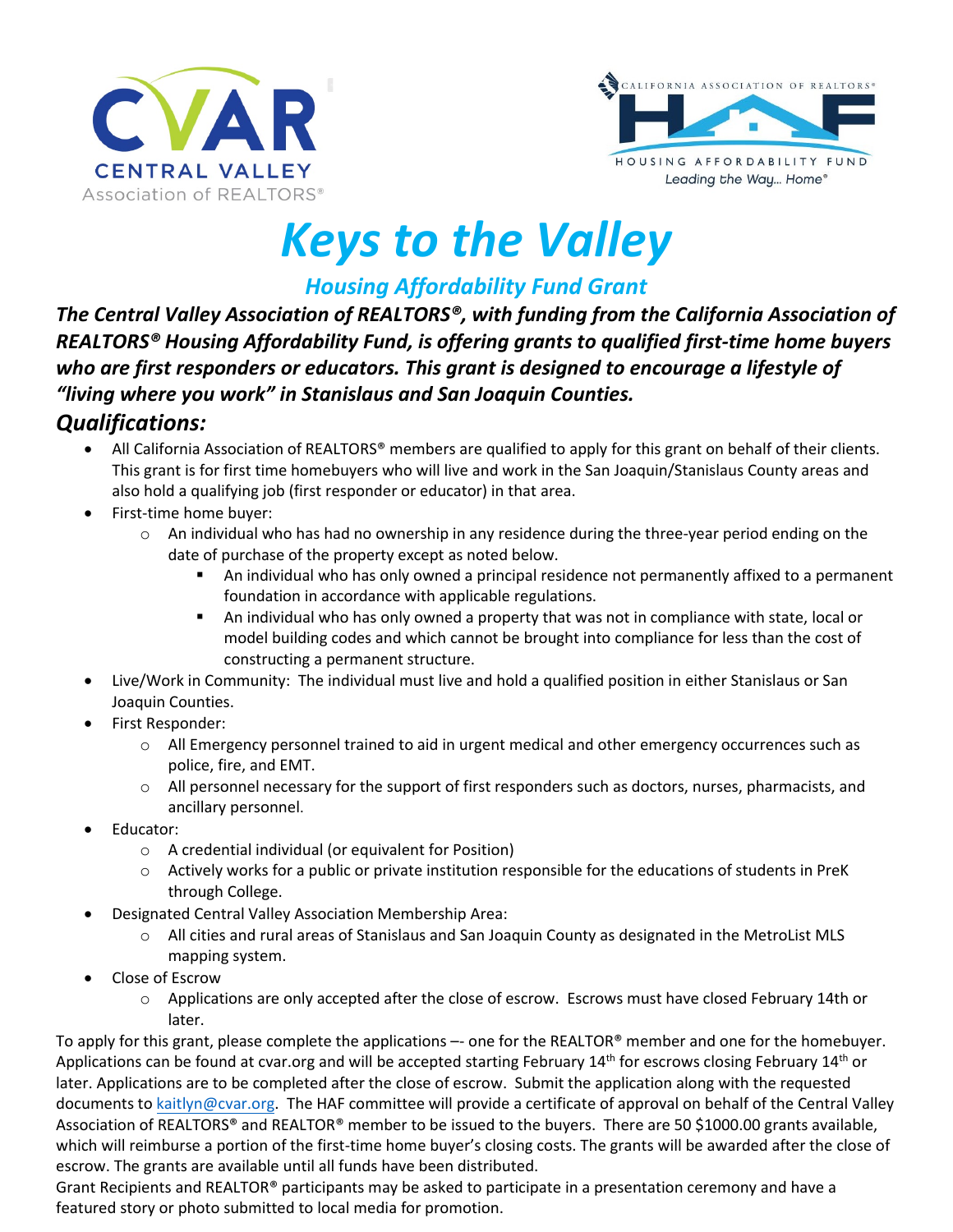



## *Housing Affordability Fund Grant Application: "Keys to the Valley"*

#### *The Central Valley Association of REALTORS®, with funding from the California Association of REALTORS® Housing Affordability Fund is offering grants to qualified first-time homebuyers for educators and first responders.*

| <b>Property Transaction Information</b>              |                                                                                                                  |             |
|------------------------------------------------------|------------------------------------------------------------------------------------------------------------------|-------------|
|                                                      |                                                                                                                  |             |
|                                                      |                                                                                                                  |             |
|                                                      |                                                                                                                  |             |
| <b>Property Type: Single Family</b>                  | Townhouse<br><b>Contract</b>                                                                                     | Condominium |
|                                                      | Title and Escrow Information (Please Include a copy of the FINAL Closing Statement)                              |             |
|                                                      |                                                                                                                  |             |
|                                                      |                                                                                                                  |             |
|                                                      |                                                                                                                  |             |
|                                                      |                                                                                                                  |             |
| REALTOR® Buyer's agent - Must certify and Sign Below |                                                                                                                  |             |
|                                                      | REALTOR® Name: Name: Name and Alliance and Alliance and Alliance and Alliance and DRE #: Name and Alliance and A |             |
|                                                      |                                                                                                                  |             |
|                                                      |                                                                                                                  |             |
|                                                      | Have you applied for a grant from any other association for this person and property? If so, which association?: |             |

I certify that I am the REALTOR® involved in the subject property transaction listed above. I am representing the abovenamed buyers applying for the HAF first-time homebuyers award for educators and first responders. I further certify that I am a member in good standing of a local board and the California Association of REALTORS®. By signing below, I also agree that any photographs taken may be using for social media and press release.